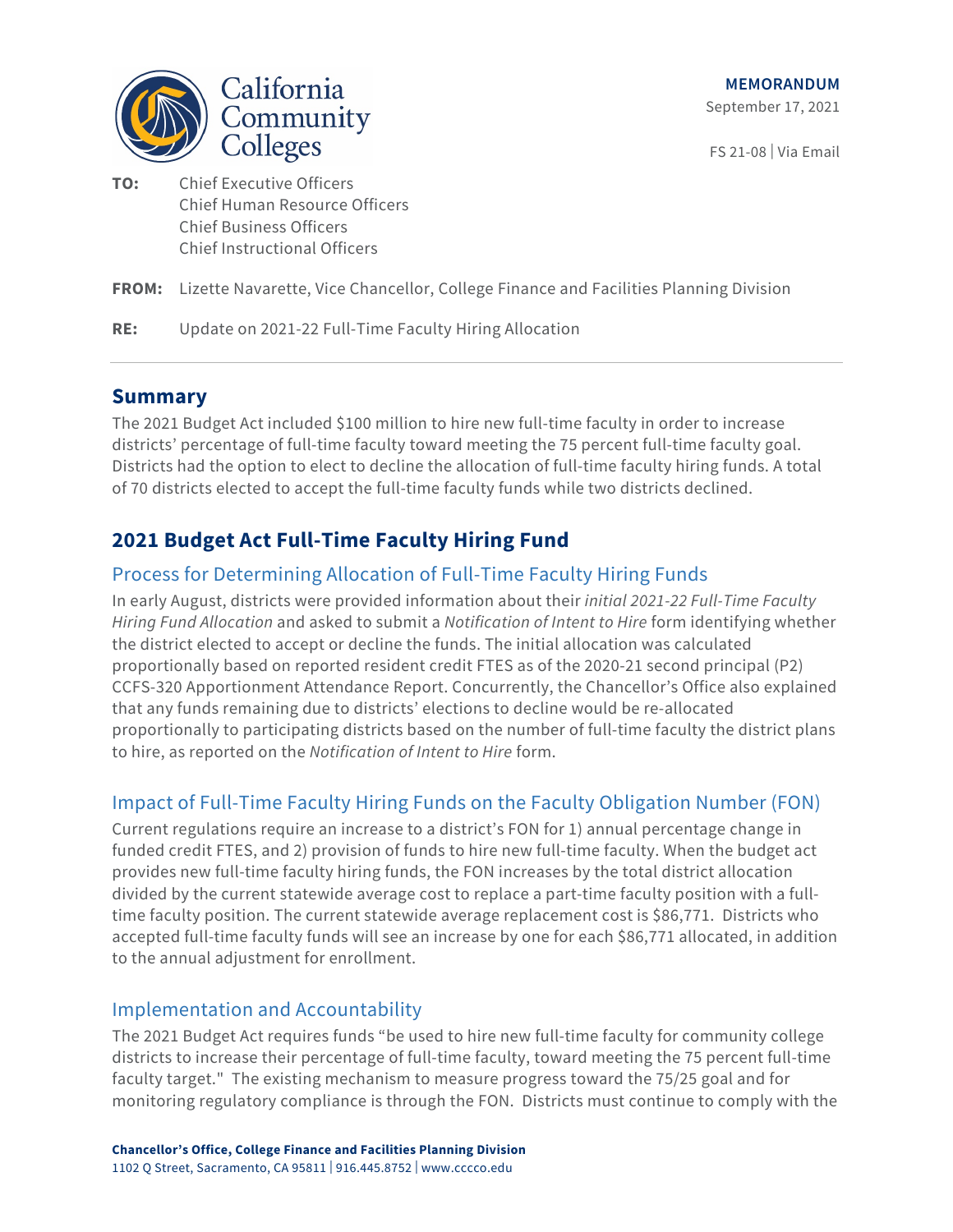FON and report full-time equivalent faculty (FTEF) data to the Chancellor's Office annually. Districts should work towards meeting their new FON in advance of reporting in fall.

Across the California Community College system, hiring decisions are determined locally based on consideration of enrollment trends, needs of students, regional demand, and existing and expected part-time and full-time faculty capacity. Further, districts will need to align with local policies and Equal Employment Opportunity (EEO) plans.

#### **Attachment 1: Summary of Faculty Levels Prior to Allocations**

Attachment 1 summarizes districts responses to reporting required as part of the 2021 Budget Act, and submitted by districts as part of the *Notification of Intent to Hire*. Specifically, districts were required to report:

- Number of full-time faculty as of July 1, 2021.
- Number of full-time faculty district was already planning to hire during 2021-22.

Reporting in Attachment 1 describes district faculty levels and faculty hiring plans prior to the allocation of 2021-22 full-time faculty funds.

#### **Attachment 2: 2021-22 Total Full-Time Faculty Hiring Funds Allocation**

Attachment 2 describes the total full-time faculty funding allocation each of the 70 participating districts will receive. District allocations are ongoing and will remain constant unless the Governor and Legislature provide an increase to the total fund. The allocations are calculated in accordance with regulatory requirements indicating a current statewide average replacement cost of \$86,771.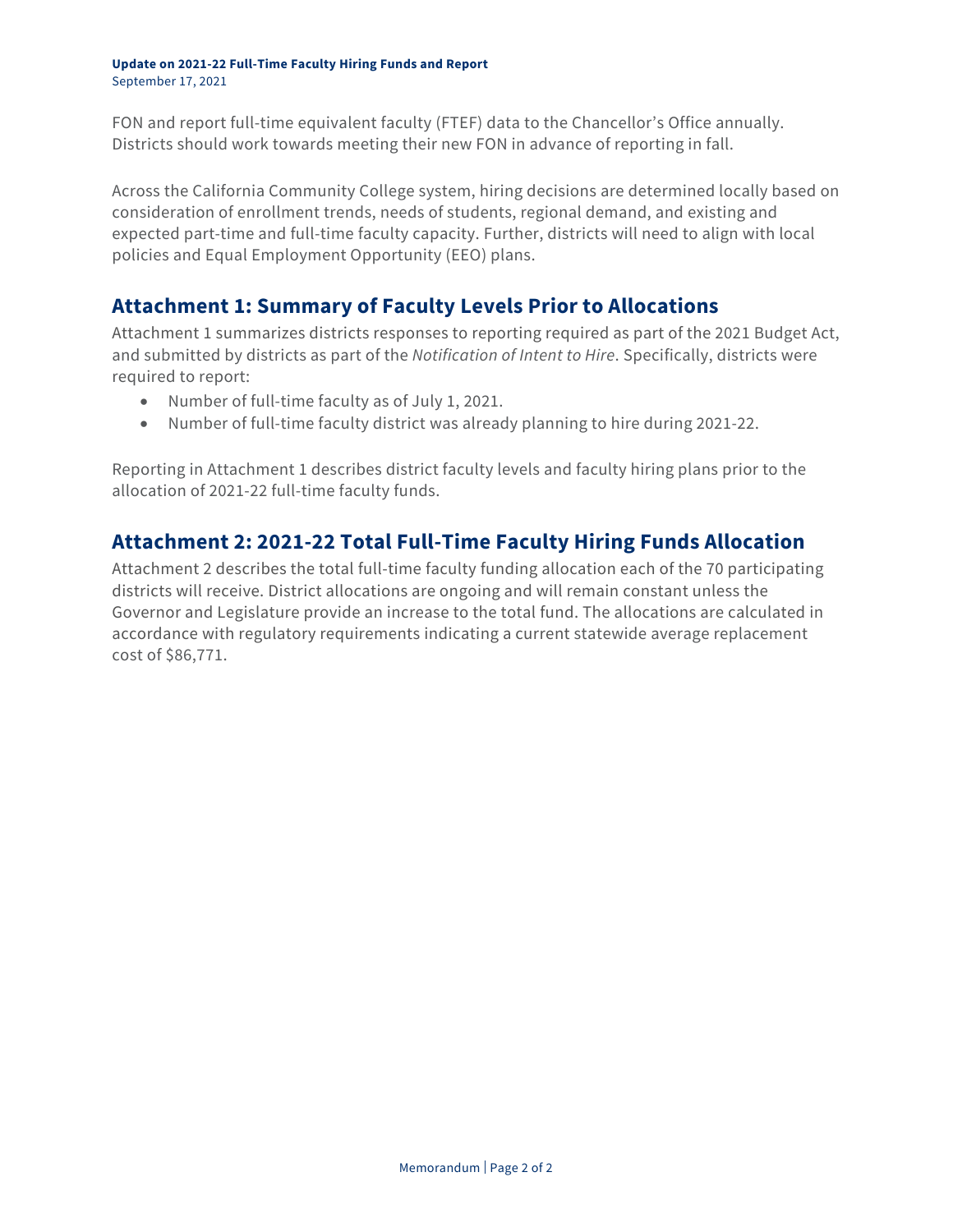## **Summary of Notification of Intent to Hire - 2021-22 Full-Time Faculty Hiring Funds** \*\*

|                          |                                      | <b>Full-Time Faculty District Plans to Hire</b> |
|--------------------------|--------------------------------------|-------------------------------------------------|
| <b>District</b>          | Full-Time Faculty as of July 1, 2021 | in 2021-22                                      |
| <b>Allan Hancock</b>     | 151                                  | 8                                               |
| Antelope Valley          | 170                                  | $11\,$                                          |
| Barstow                  | 39                                   | $\,1\,$                                         |
| <b>Butte</b>             | 191                                  | $\mathsf 3$                                     |
| Cabrillo                 | 179                                  | $9\,$                                           |
| Cerritos                 | 259                                  | $\overline{a}$                                  |
| Chabot-Las Positas       | 307                                  | $\overline{\phantom{a}}$                        |
| Chaffey                  | 219                                  | 17                                              |
| Citrus                   | 163                                  | $1\,$                                           |
| Coast                    | 428                                  | $\overline{a}$                                  |
| Compton                  | 98                                   | $\sqrt{6}$                                      |
| Contra Costa             | 484                                  | $11\,$                                          |
| Copper Mt.               | 38                                   | $\,1\,$                                         |
| Desert                   | 126                                  | 14                                              |
| El Camino                | 323                                  | $\sqrt{6}$                                      |
| <b>Feather River</b>     | 19                                   | $\overline{7}$                                  |
| Foothill-DeAnza          | 416                                  | 17                                              |
| Gavilan                  | 68                                   |                                                 |
| Glendale                 | 221                                  | 10                                              |
| Grossmont-Cuyamaca       | 286                                  | 8                                               |
| Hartnell                 | 122                                  | $\sqrt{2}$                                      |
| Imperial                 | 124                                  | $10\,$                                          |
| Kern                     | 421                                  | $\overline{\phantom{a}}$                        |
| Lake Tahoe               | 34                                   | $\overline{\mathcal{A}}$                        |
| Lassen                   | 41                                   | $\overline{\phantom{a}}$                        |
| Long Beach               | 304                                  | 4                                               |
| Los Angeles              | 1,414                                | 34                                              |
| Los Rios                 | 950                                  | 27                                              |
| Marin                    | 108                                  | $\boldsymbol{9}$                                |
| Mendocino-Lake           | 53                                   | 8                                               |
| Merced                   | 180                                  | $9$                                             |
| Mira Costa               | 201                                  | $10\,$                                          |
| Monterey Peninsula       | 105                                  | 5                                               |
| Mt. San Antonio          | 437                                  | 9                                               |
| Mt. San Jacinto          | 187                                  | $\,6\,$                                         |
|                          |                                      |                                                 |
| Napa Valley              | 106                                  | $\,6$<br>$\overline{2}$                         |
| North Orange *<br>Ohlone | 565                                  |                                                 |
|                          | 112                                  | $10\,$                                          |
| Palo Verde               | 34                                   | $\overline{7}$                                  |
| Palomar                  | 276                                  | $10\,$                                          |
| Pasadena Area            | 401                                  | 35                                              |
| Peralta                  | 336                                  | $14\,$                                          |
| Rancho Santiago          | 349                                  | $\overline{a}$                                  |
| Redwoods                 | 69                                   | 6                                               |
| Rio Hondo                | 212                                  | $10\,$                                          |
| Riverside                | 464                                  | 17                                              |
| San Bernardino           | 182                                  | 15                                              |
| San Diego                | 631                                  | 8                                               |
| San Francisco            | 480                                  | 5                                               |
| San Joaquin Delta        | 214                                  | 10                                              |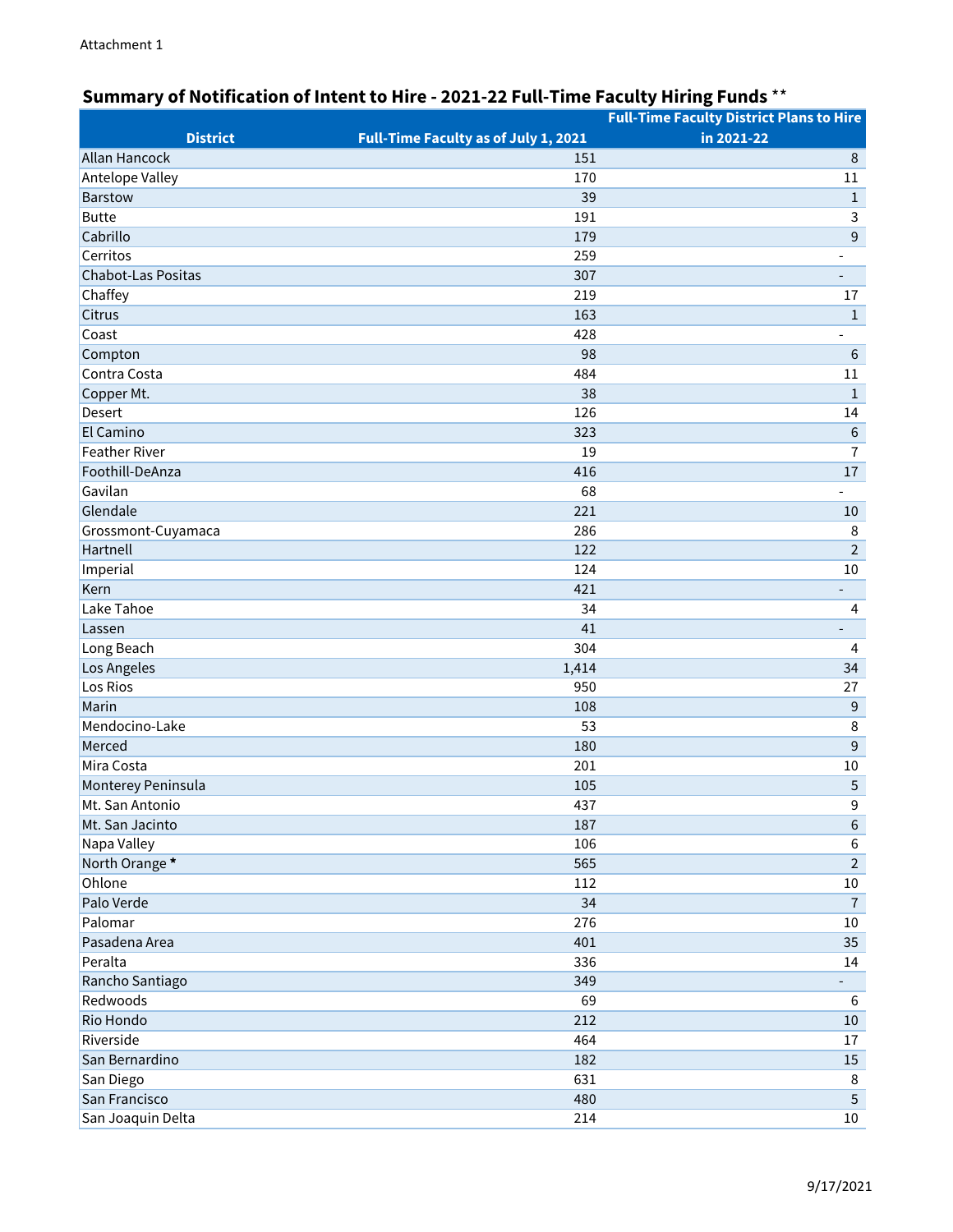## **Summary of Notification of Intent to Hire - 2021-22 Full-Time Faculty Hiring Funds** \*\*

|                         |                                      | <b>Full-Time Faculty District Plans to Hire</b> |
|-------------------------|--------------------------------------|-------------------------------------------------|
| <b>District</b>         | Full-Time Faculty as of July 1, 2021 | in 2021-22                                      |
| San Jose-Evergreen      | 244                                  | 12                                              |
| San Luis Obispo         | 132                                  | 5                                               |
| San Mateo               | 326                                  | 30                                              |
| Santa Barbara           | 202                                  | 4                                               |
| Santa Clarita           | 213                                  | 14                                              |
| Santa Monica            | 312                                  | 8                                               |
| Sequoias                | 199                                  | 10                                              |
| Shasta-Tehama-Trinity   | 147                                  | 3                                               |
| Sierra                  | 223                                  | 18                                              |
| Siskiyou                | 34                                   | $\overline{2}$                                  |
| Solano                  | 128                                  | $\mathbf{1}$                                    |
| Sonoma County           | 282                                  | 13                                              |
| South Orange            | 381                                  | 6                                               |
| Southwestern            | 248                                  | 16                                              |
| <b>State Center</b>     | 658                                  | 26                                              |
| Ventura                 | 423                                  | 13                                              |
| <b>Victor Valley</b>    | 116                                  | -                                               |
| <b>West Hills</b>       | 84                                   | 6                                               |
| <b>West Kern</b>        | 59                                   | $\overline{2}$                                  |
| West Valley-Mission *   | 298                                  | $\overline{2}$                                  |
| Yosemite                | 287                                  | $\overline{7}$                                  |
| Yuba                    | 125                                  | 3                                               |
| <b>Statewide Totals</b> | 18,418                               | 623                                             |

\* District declined an allocation of the 2021-22 Full-Time Faculty Hiring Funds

\*\* Describes district's faculty levels and faculty hiring plan prior to the allocation of 2021-22 Full-Time Faculty Hiring Funds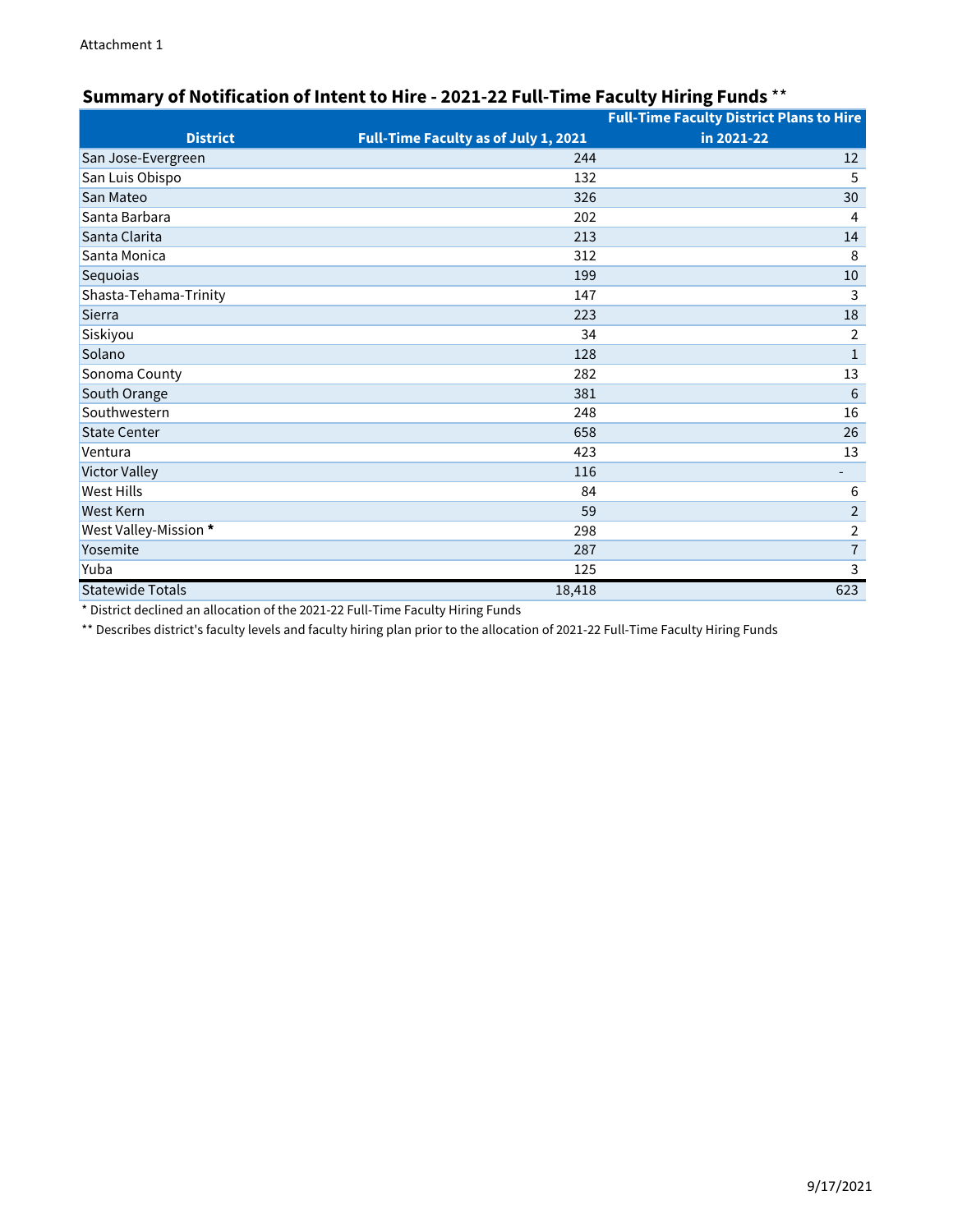# **Full-Time Faculty Hiring Funds Allocation**

| <b>District</b>      | <b>2021-22 Full-Time</b><br><b>Faculty Hiring Funds</b> | <b>2018-19 Full-Time</b><br><b>Faculty Hiring Funds</b> | <b>Total Full-Time Faculty</b><br><b>Hiring Funds Allocation</b> |
|----------------------|---------------------------------------------------------|---------------------------------------------------------|------------------------------------------------------------------|
| <b>Allan Hancock</b> | \$<br>792,467                                           | \$<br>379,934                                           | $\zeta$<br>1,172,401                                             |
| Antelope Valley      | 1,010,357                                               | 471,536                                                 | 1,481,893                                                        |
| <b>Barstow</b>       | 209,024                                                 | 104,406                                                 | 313,430                                                          |
| <b>Butte</b>         | 1,015,754                                               | 461,204                                                 | 1,476,958                                                        |
| Cabrillo             | 1,052,122                                               | 397,252                                                 | 1,449,374                                                        |
| Cerritos             | 1,688,546                                               | 746,202                                                 | 2,434,748                                                        |
| Chabot-Las Positas   | 1,688,084                                               | 836,790                                                 | 2,524,874                                                        |
| Chaffey              | 1,207,221                                               | 649,702                                                 | 1,856,923                                                        |
| Citrus               | 1,106,076                                               | 533,632                                                 | 1,639,708                                                        |
| Coast                | 2,627,652                                               | 1,449,179                                               | 4,076,831                                                        |
| Compton              | 660,948                                                 | 265,630                                                 | 926,578                                                          |
| Contra Costa         | 2,682,827                                               | 1,306,690                                               | 3,989,517                                                        |
| Copper Mt.           | 141,501                                                 | 67,610                                                  | 209,111                                                          |
| Desert               | 868,112                                                 | 450,405                                                 | 1,318,517                                                        |
| El Camino            | 1,671,656                                               | 872,500                                                 | 2,544,156                                                        |
| <b>Feather River</b> | 181,006                                                 | 72,790                                                  | 253,796                                                          |
| Foothill-DeAnza      | 2,634,773                                               | 1,087,522                                               | 3,722,295                                                        |
| Gavilan              | 392,067                                                 | 209,041                                                 | 601,108                                                          |
| Glendale             | 1,173,639                                               | 619,873                                                 | 1,793,512                                                        |
| Grossmont-Cuyamaca   | 1,583,625                                               | 763,126                                                 | 2,346,751                                                        |
| Hartnell             | 769,198                                                 | 326,873                                                 | 1,096,071                                                        |
| Imperial             | 683,151                                                 | 328,811                                                 | 1,011,962                                                        |
| Kern                 | 2,487,651                                               | 1,001,192                                               | 3,488,843                                                        |
| Lake Tahoe           | 198,601                                                 | 74,571                                                  | 273,172                                                          |
| Lassen               | 140,323                                                 | 60,296                                                  | 200,619                                                          |
| Long Beach           | 2,096,706                                               | 839,358                                                 | 2,936,064                                                        |
| Los Angeles          | 8,924,395                                               | 4,443,839                                               | 13,368,234                                                       |
| Los Rios             | 5,017,282                                               | 1,968,305                                               | 6,985,587                                                        |
| Marin                | 326,758                                                 | 165,436                                                 | 492,194                                                          |
| Mendocino-Lake       | 203,330                                                 | 109,098                                                 | 312,428                                                          |
| Merced               | 827,020                                                 | 410,977                                                 | 1,237,997                                                        |
| Mira Costa           | 991,232                                                 | 490,115                                                 | 1,481,347                                                        |
| Monterey Peninsula   | 551,141                                                 | 278,689                                                 | 829,830                                                          |
| Mt. San Antonio      | 2,632,656                                               | 1,453,372                                               | 4,086,028                                                        |
| Mt. San Jacinto      | 1,186,741                                               | 479,938                                                 | 1,666,679                                                        |
| Napa Valley          | 455,100                                                 | 229,826                                                 | 684,926                                                          |
| North Orange County  |                                                         | 1,441,228                                               | 1,441,228                                                        |
| Ohlone               | 829,256                                                 | 303,530                                                 | 1,132,786                                                        |
| Palo Verde           | 213,799                                                 | 96,198                                                  | 309,997                                                          |
| Palomar              | 1,599,874                                               | 850,561                                                 | 2,450,435                                                        |